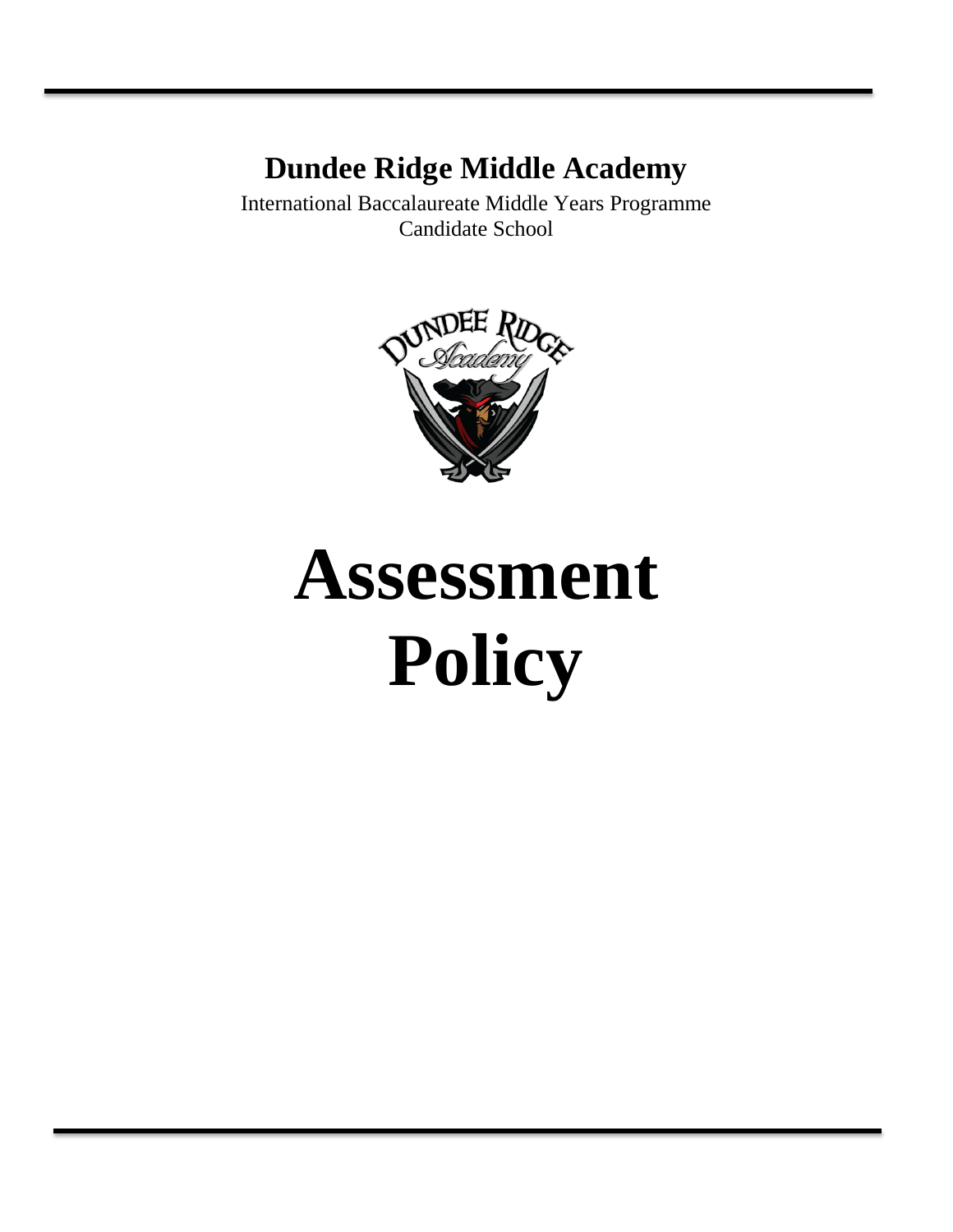# **Table of Contents**

| VIII. RESPONSIBILITIES WITHIN THE DRMA LEARNING COMMUNITY14   |  |
|---------------------------------------------------------------|--|
| IX. CONTINUED EDUCATION FOR STAFF ON CORE PRACTICES AT DRMA15 |  |
|                                                               |  |
| XI. COMMUNICATION OF ASSESSMENT POLICY TO DRMA COMMUNITY16    |  |
|                                                               |  |
|                                                               |  |
|                                                               |  |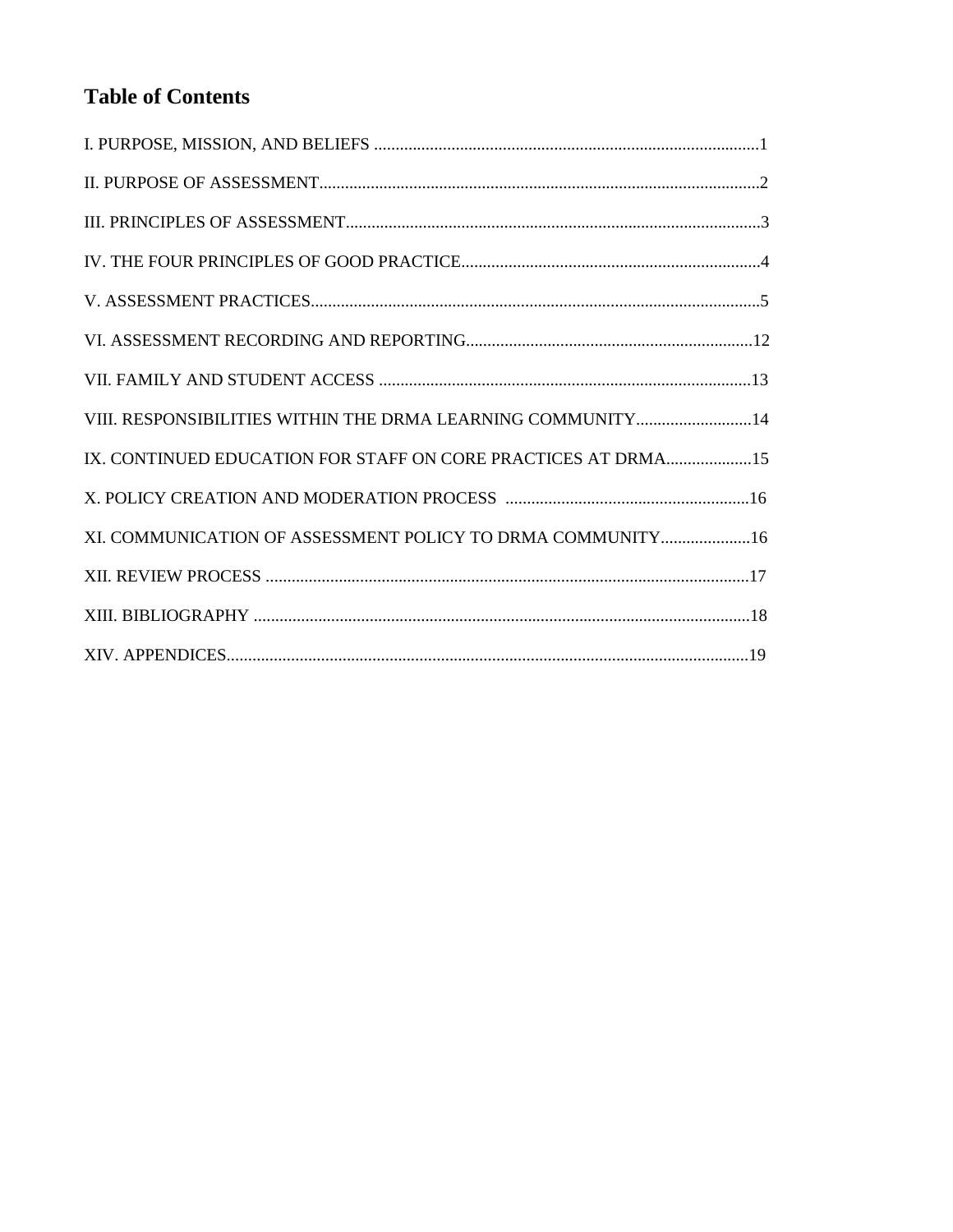### **I. PURPOSE, MISSION, AND BELIEFS**

#### A. PURPOSE OF THE ASSESSMENT POLICY

The Assessment Policy is a working document developed by a committee of teachers and administrators from Dundee Ridge Middle Academy. Consistent with the standards and practices of the International Baccalaureate Middle Years Programme (IB MYP), this document provides an overview of DRMA's beliefs and practices regarding the purpose and use of assessment.

### B. MISSION AND BELIEFS

*"To prepare students to be lifelong learners by creating opportunities to develop the knowledge, attitudes and skills needed to manage the complexity of an ever-changing 21st century. Through challenging curriculum delivered in a respectful, diverse learning environment, students will reach their full potential, master academic standards and be prepared to take responsible action as citizens in a global community.*"

The DRMA mission statement is closely tied to our Assessment Policy. As assessment plays a crucial role in students' learning, this policy is important in helping our school achieve its mission.

#### C. PHILOSOPHY

Effective assessment places students at the center of their learning and allows teachers to monitor student progress and adjust instruction to improve achievement beginning with our 5th grade students. It is important that our students develop attitudes towards assessment that encourage them to always give their best efforts to the task and set goals for the future.

As a public, IB Middle Years Candidate School Programme, DRMA will assess students using both the Polk County Public Schools Grading Policy as well as the MYP Assessment Criteria found in the subject guidebooks. Assessment in the International Baccalaureate Programme is criterion related, which means that teachers measure student achievement against specified subject criteria rather than against other individuals in the class.

### **Leadership in rigorous education**

We acknowledge that in order for students to reach their greatest personal potential, they need to be provided with opportunities that challenge them and help them grow. To this end, teachers design authentic, rigorous, and student-centered assessments that promote important skills for 21st century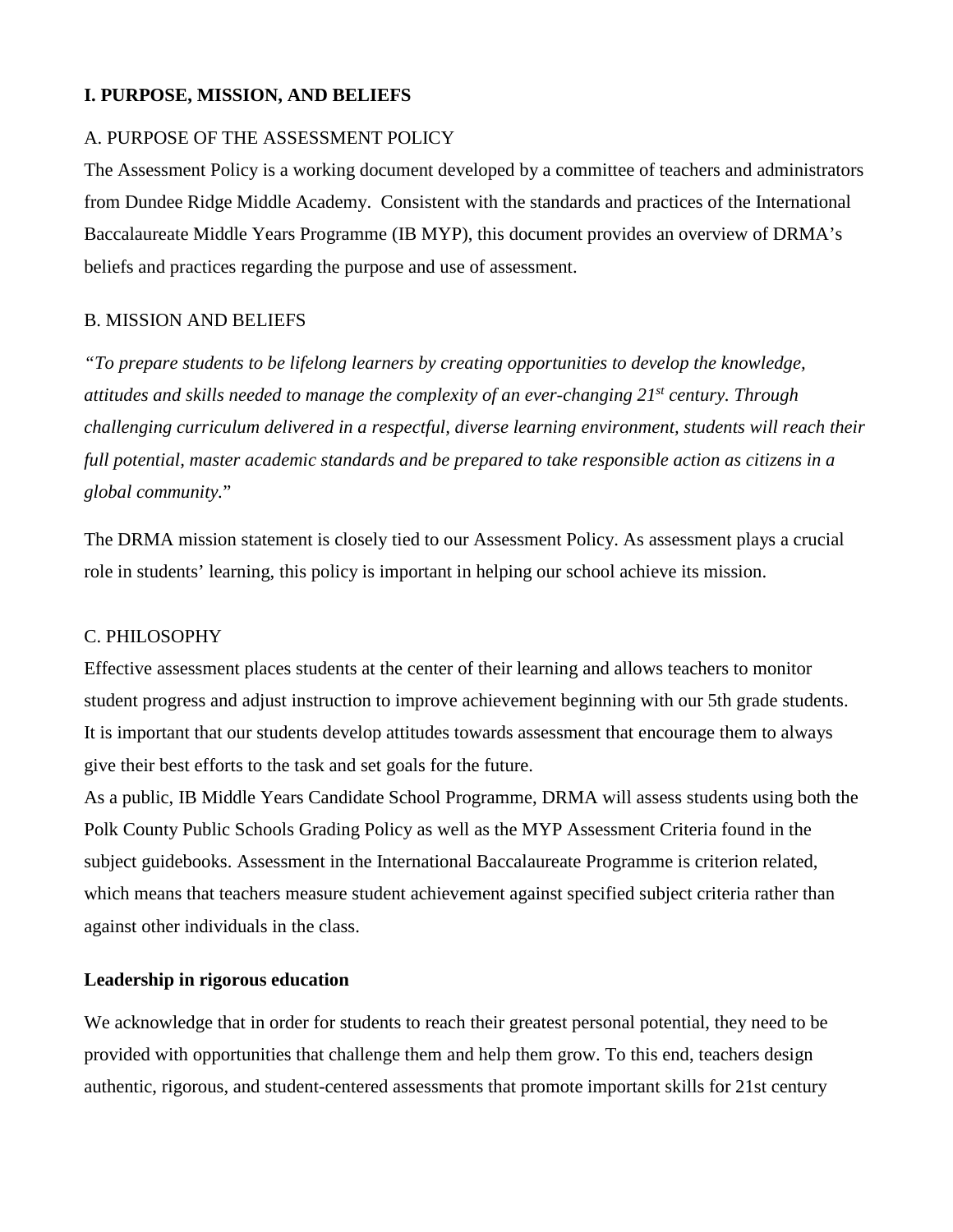learners and leaders. Throughout their units of study, students develop the Approaches to Learning skills of thinking, communication, collaboration, reflection, organization, information literacy, and transfer. Students are able to call upon these abilities, not only on their summative assessment tasks but in everyday life, giving them the skills and experiences necessary for success.

# **II. PURPOSE OF ASSESSMENT**

At Dundee Ridge Middle Academy, we believe that assessment is designed to:

- support and encourage student learning
- provide data on student performance, enabling teachers to monitor student progress toward achievement of learning targets
- shape instructional practices through the analysis of data
- determine needs for differentiation of instruction
- inform students of their progress and achievement, identifying areas of growth and providing feedback for learning
- promote reflection among teachers and students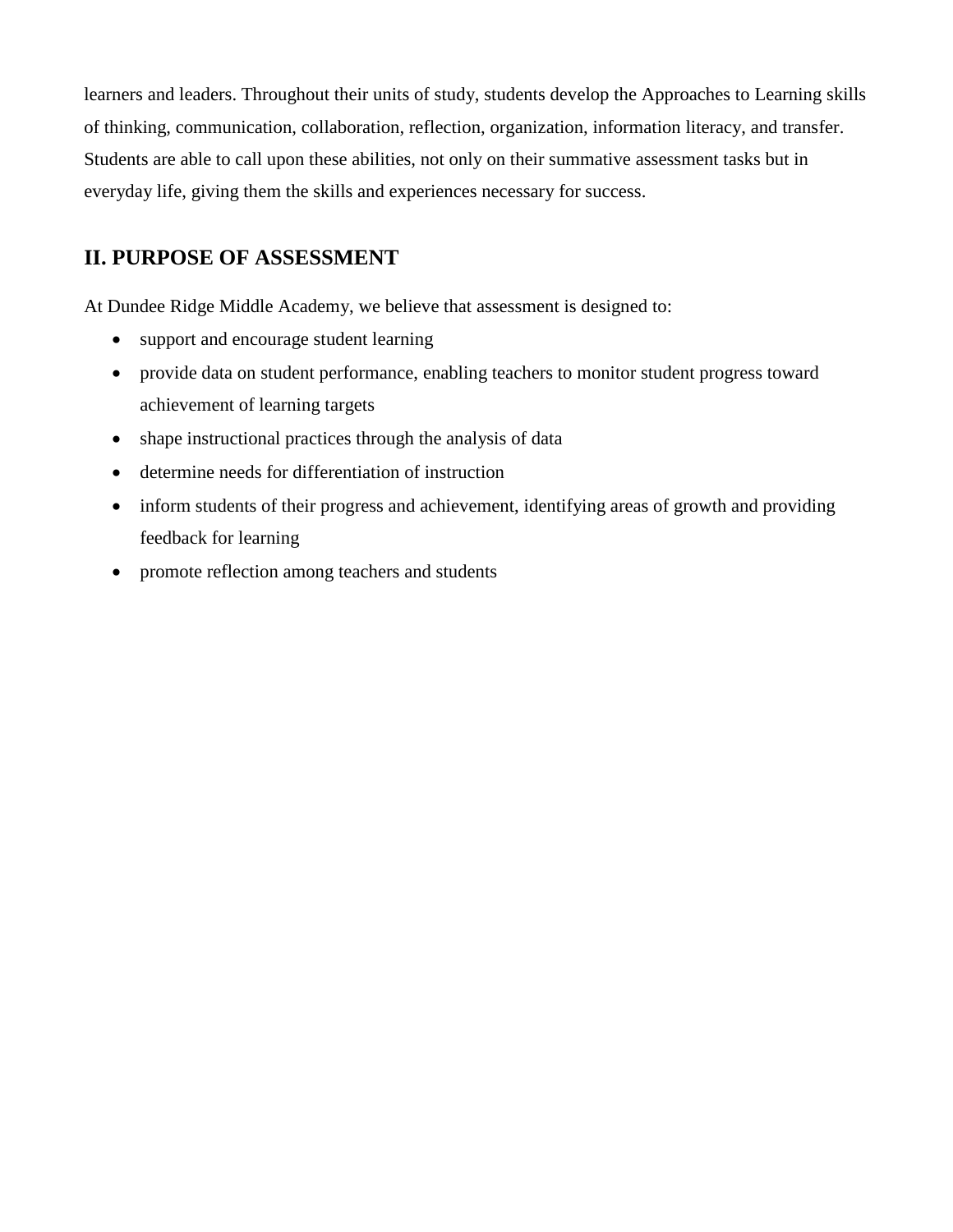# **III. PRINCIPLES OF ASSESSMENT**

Assessment is a key component of teaching and learning and includes a balance of both formative and summative assessments. At Dundee Ridge Middle Academy, our assessment practices reflect our philosophy of assessment:

A. Assessment is authentic, rigorous, and student-centered:

- Assessment is grounded in real-world application and is appropriately challenging.
- Assessment provides multiple opportunities for students to demonstrate what they know, value, understand, and are able to do.
- Assessment is designed to assist students' development of the Approaches to Learning skills, which coincide with 21st century skills.
- Assessment provides students with opportunities to guide their inquiry and continue their learning.
- B. Assessment is differentiated:
	- Assessment is varied in type and purpose.
	- Assessment practices recognize and take into account students with special educational needs.

C. Assessment is a transparent shared process:

- Assessment criteria are shared with students prior to the assessment, making students aware of the expectations at all stages of their learning.
- Assessment practices provide students with opportunities for reflection, as well as peer assessment and self-assessment.
- Assessment enables ongoing communication between students and teachers.
- Assessment data promotes content-area and interdisciplinary collaboration among teachers.
- D. Assessment provides meaningful feedback:
	- Assessment focuses on both the learning process and learning outcomes.
	- Assessment aligns with the MYP aims and objectives, as well as the Florida State Standards/ National Standards of each subject area, informing students and teachers of the level to which learning targets are met.
	- Assessment provides teachers with data to reflect upon and drive instructional practices.
	- Assessment practices provide students with timely and meaningful feedback about their progress and areas of growth.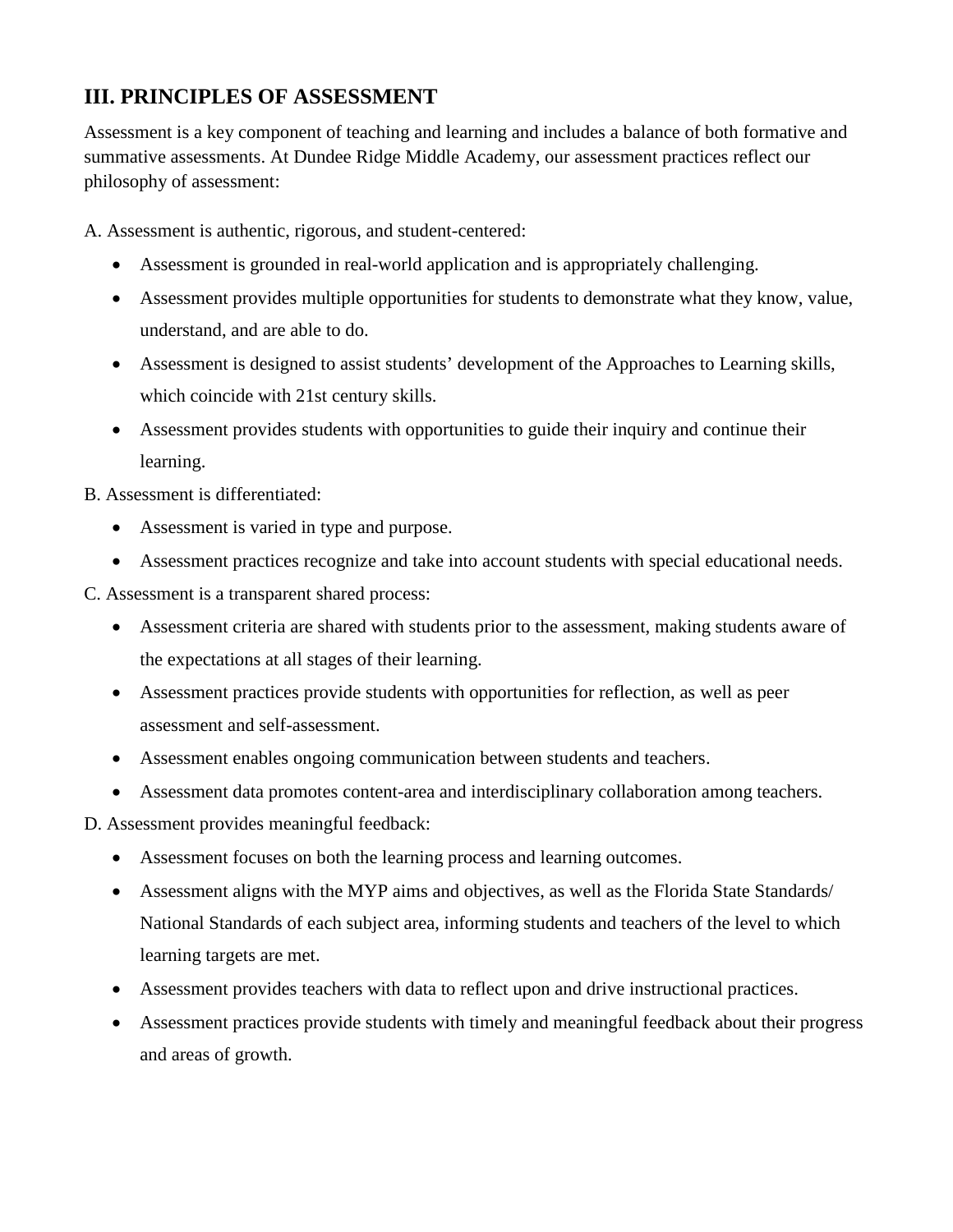# **IV. THE FOUR PRINCIPLES OF GOOD PRACTICE**

## A. AFFIRMING IDENTITY AND BUILDING SELF-ESTEEM

Valuing the diverse needs of all members of our learning community affirms identity and promotes selfesteem. For this reason, differentiation is an important part of teaching and learning at Dundee Ridge Middle Academy. Differentiation can take many forms and can be found in assessments throughout a unit of study, as teachers adjust the content, process, and/or product to meet the needs of the individual learner.

### B. VALUING PRIOR KNOWLEDGE

Understanding that students possess various amounts of prior knowledge, and even differing viewpoints on and/or understandings of the same concept, teachers take into consideration students' unique background experiences when planning assessment tasks. Through the use of various pre-assessment strategies, teachers can determine whether they need to:

- bridge a student's experiences with the information they are learning in class
- link the student's past learning in class with new learning
- build background knowledge in the absence of prior knowledge
- provide more rigorous tasks for students who have already been exposed to and mastered the current learning

### C. SCAFFOLDING

DRMA and IB strive to develop lifelong learners. However, in order for students to gain independence in learning, there must be a gradual release of responsibility, often known as scaffolding. Through scaffolding, teachers help increase student confidence and achievement on formative and summative tasks. For example, teachers may scaffold larger assessments, breaking them into smaller, more manageable tasks, ensuring that all learners can accomplish each step that is a pre-requisite for the next. In addition, rubrics are distributed prior to the assessment task and are discussed using student-friendly language. These task-specific descriptors provide students with a clear understanding of the expectations. When possible, exemplars are also made available to students. Finally, teachers provide meaningful and prompt feedback to facilitate student reflection and goal-setting. By purposefully scaffolding assessment practices, teachers at DRMA are able to create a ladder of success for all students.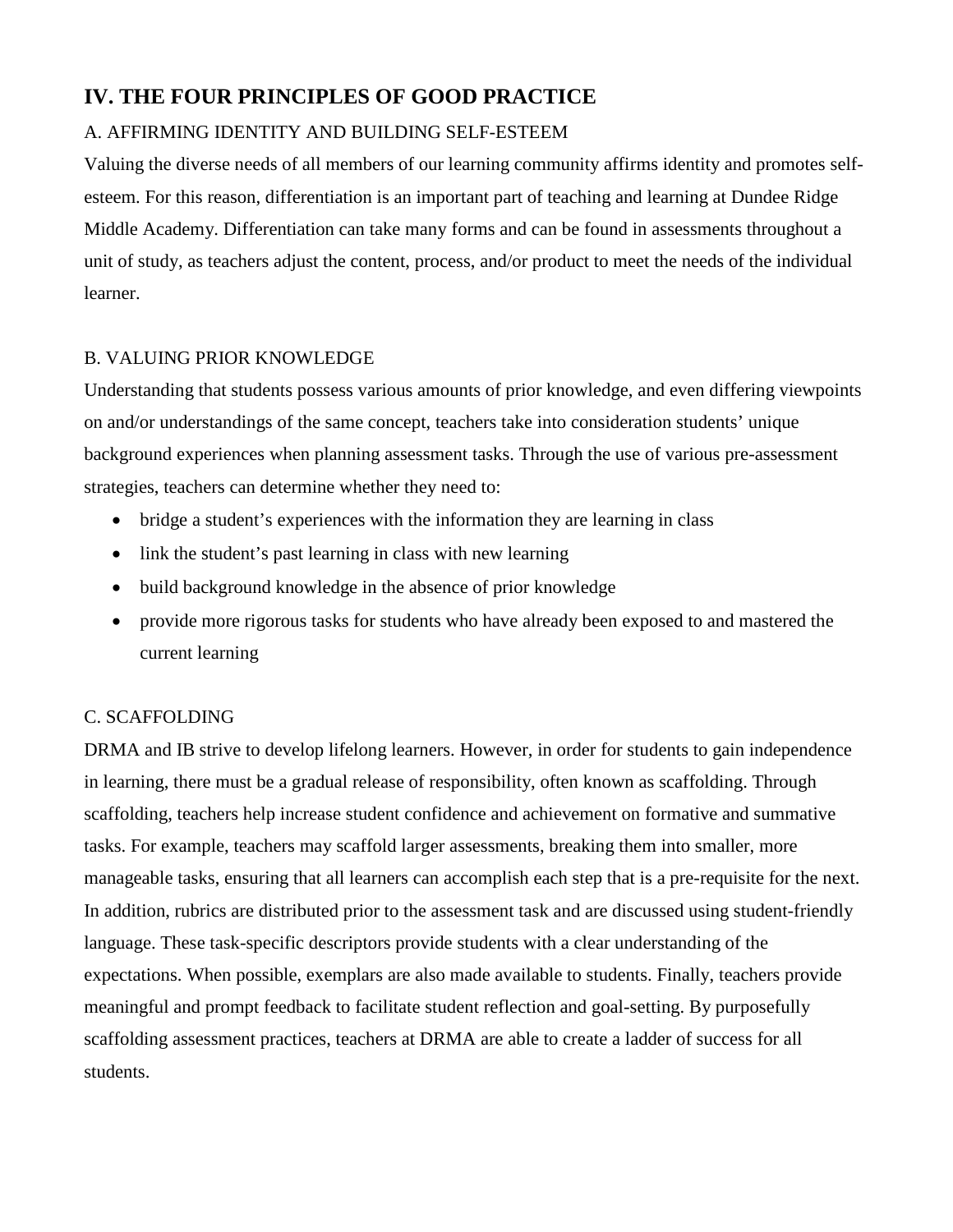### D. EXTENDING LEARNING

To take learning to the next level, teachers provide students with authentic experiences that will extend their thinking. At DRMA, one of our main instructional goals is to provide student-centered classrooms driven by inquiry. To facilitate the achievement of this goal, educators strive to develop authentic assessment tasks that require students to call upon the concepts they have learned and the Approaches to Learning skills they have developed. In addition, teachers aim to create assessment tasks that provide unfamiliar situations in which students can apply their learning in a new context.

# **V. ASSESSMENT PRACTICES**

### *A. PLANNING FOR ASSESSMENT*

- Assessment is integrated into planning, teaching, and learning in all content areas.
- Assessment is planned using backwards design. (Focusing on the MYP aims and objectives, as well as the State/ National Standards, teachers create assessments that will allow students to demonstrate an acceptable level of achievement of those goals.)
- Teachers are thoughtful in their choices to ensure that the strategies, tasks, and tools are appropriate to the learning objectives, the subject area, and the student.
- Assessment is differentiated based on student learning needs.
- Assessment is vertically and horizontally articulated throughout the programme to ensure age appropriateness and skill development.
- Teachers work collaboratively to design MYP unit planners, assessments, and task-specific rubrics.

### *B. ASSESSMENT METHODS*

### 1. FORMATIVE ASSESSMENT

Formative assessment takes place throughout a course of study, informing teachers about student learning and guiding instruction. Formative tasks are designed to prepare students for the summative task by assessing students' progress in acquiring skills and concepts needed for the summative assessment. While firmly rooted in the MYP objectives and the State/ National Standards, formative assessment tasks can be differentiated based on the abilities, learning styles, and interests of students. *See Assessment Strategies section for examples*.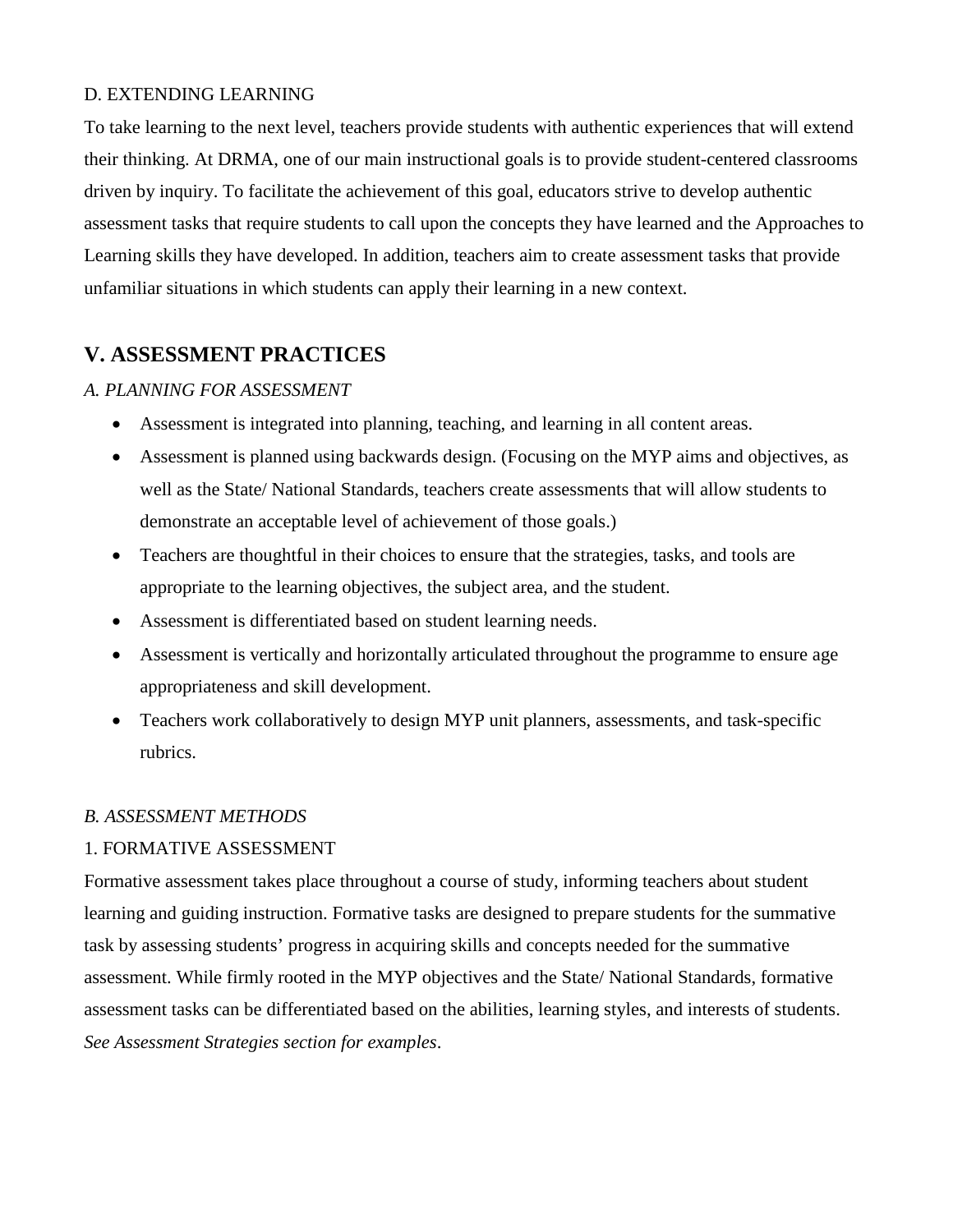### 2. SUMMATIVE ASSESSMENT

While supporting student learning, the summative assessment is also an evaluation of student achievement of objectives and standards through a culminating activity, generally at the end of a unit of study. Summative assessment tasks are created to be open-ended, providing differentiation by allowing students to showcase their knowledge and understanding in a variety of ways, while still aligning with the MYP subject area objectives and the State/National Standards. *See Assessment Strategies and Assessment Tasks sections for specific examples.*

### 3. EXTERNAL ASSESSMENTS

Several external assessments are required by the State of Florida.

#### a. FSA

The Florida Standards Assessment are the state tests that help schools measure student progress toward Florida's Academic Standards. These assessments are given in the spring to the following students:

- MYP year 0 (grade 5) FSA Reading, Writing and Math, FCAT Science
- MYP year 1 (grade 6) FSA Reading, Writing and Math
- MYP year 2 (grade 7) FSA Reading, Writing and Math
- MYP year 3 (grade 8) FSA Reading, Writing and Math, FCAT Science

### c. ACCESS

The ACCESS for ELs (Assessing Comprehension and Communication in English State-to-State for English Learners) and Alternate ACCESS for ELs are assessments developed by the World-Class Instructional Design and Assessment (WIDA) Consortium. These assessments are given to English learners annually in order to measure progress toward meeting Florida's Standards for English Language Development, outlined by the WIDA Consortium. Most English learners will take the ACCESS for ELs. English learners who received Special Education services, and meet certain guidelines, may take the Alternate ACCESS for ELs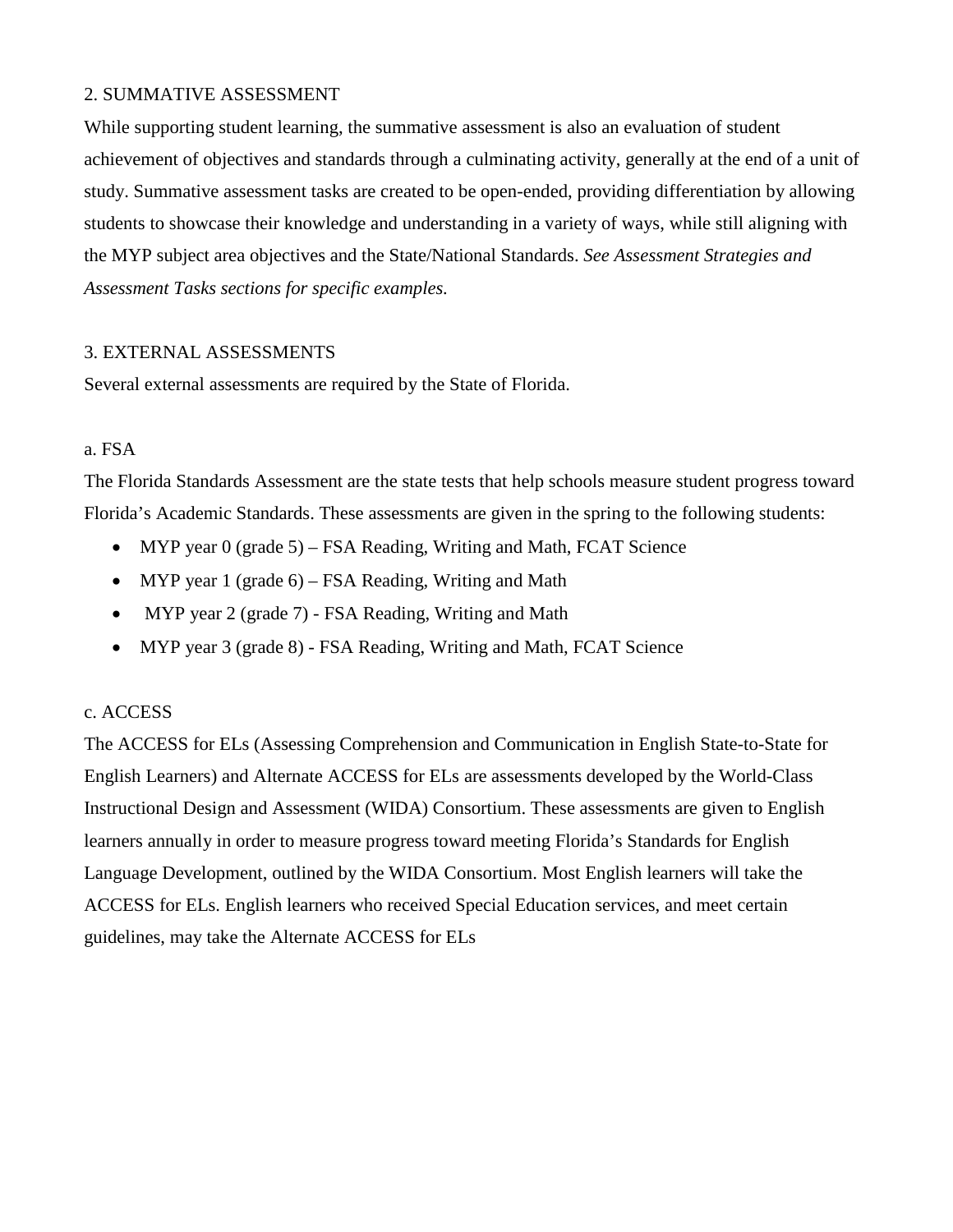### *C. ASSESSMENT STRATEGIES*

Assessment strategies provide a variety of ways for students to demonstrate their learning. They can be used as methods of assessing students during the learning process, allowing teachers to monitor and further support learning. These strategies can also be used at the end of a unit to assess a student's levels of achievement. When used in conjunction with one another, these assessment strategies present a balanced view of the student.

- **Observation** is a helpful strategy when assessing engagement and skills. Teachers can observe the class as a whole, as well as individual students, while looking at the task from an outside perspective or engaging in the task with the student(s).
- **Selected response** is useful during the course of a unit in formative assessments such as quizzes and pre-assessments. In addition, it can be used on end-of-the-unit examinations. This strategy allows teachers to ask general or specific questions to determine students' understanding. It provides students and teachers with immediate feedback.
- **Open-ended tasks** present students with a prompt and allow them to communicate their understanding through an original response. This strategy could take the form of a preassessment activity, a discussion (whether a whole class Socratic seminar or small group Reciprocal Teaching), a writing task, or a presentation.
- **Performance tasks** provide students an opportunity to demonstrate the knowledge, skills, and understandings they have gained in relationship to the learning objectives.
- **Process journals** facilitate student reflection, a crucial part of the learning process. While required in some areas of the MYP, such as the use of Developmental Workbooks in the Arts and the Process Journal in the Community Project, the use of reflective journals in all subject areas is encouraged. These journals provide students with a means to become actively involved in their own learning, leading to improved understanding.
- **Portfolios** provide a means for students and teachers to compile evidence of learning achievements. Portfolios involve students in reflection of their learning, as they choose pieces of work that demonstrate their level of knowledge and understanding, as well as their skills. Portfolios are particularly useful during student-led conferences which occur every May.
- **External tests**, such as the previously mentioned FSA and ACCESS for ELs, provide insight into each student's achievement of the Florida State Standards, as well as their individual growth in terms of these standards.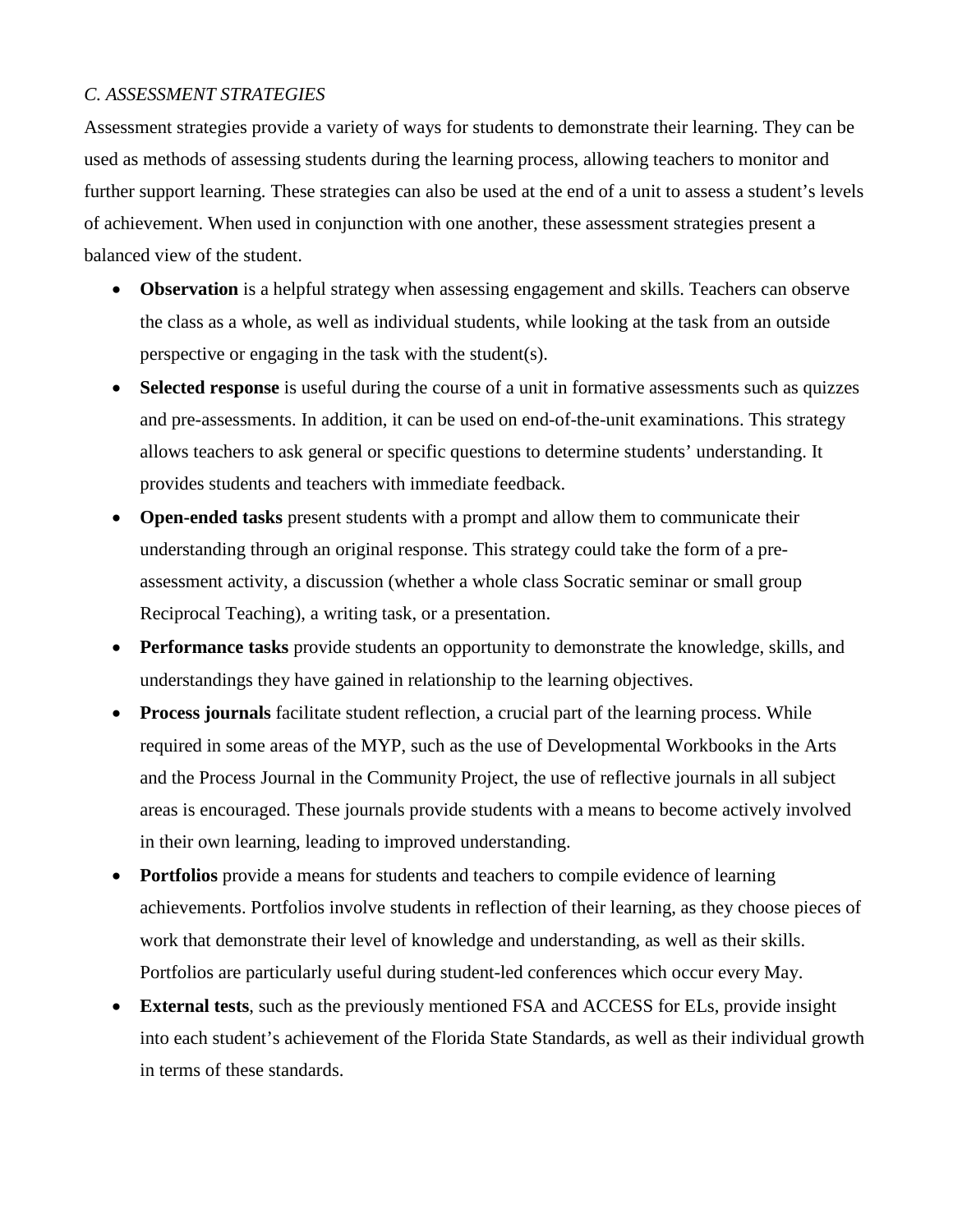### *D. ASSESSMENT TASKS*

Assessment tasks are summative assessments created by teachers for a particular unit. These tasks may appear in the form of one of the previously mentioned assessment strategies. Assessment tasks are aligned with the MYP objectives for that subject area, as well as the State/ National Standards, and are used for assigning a MYP score. DRMA teachers aim to create assessment tasks that are authentic, learner-centered, and inquiry based, so that students can apply their knowledge and skills to real-life situations.

While teachers are free to create tasks that based on their subject area's criteria, the IB MYP does prescribed minimum tasks for each subject area, which are to be implemented in the final year of the programme.

### *E. ASSESSMENT TOOLS*

### 1. FORMATIVE TOOLS AND FEEDBACK

Assessment tools are used to collect formative data, which is then used to inform instructional practices, such as planning differentiated tasks. The formative data also provides feedback to students about their current level of achievement toward the MYP objectives and the State/ National Standards, along with their development of the Approaches to Learning skills. With this feedback, students can reflect on their progress, prepare for the summative assessment task, and make continued growth. Formative assessment tools include, but are not limited to:

- Teacher tools
	- o Warm-up activities
	- o Exit slips
	- o Daily work checks
	- o Homework checks
	- o Regularly scheduled quizzes
	- o Qualitative observation
	- o Formative rubrics
	- o Checklists/ check-off system
	- o Collection of work samples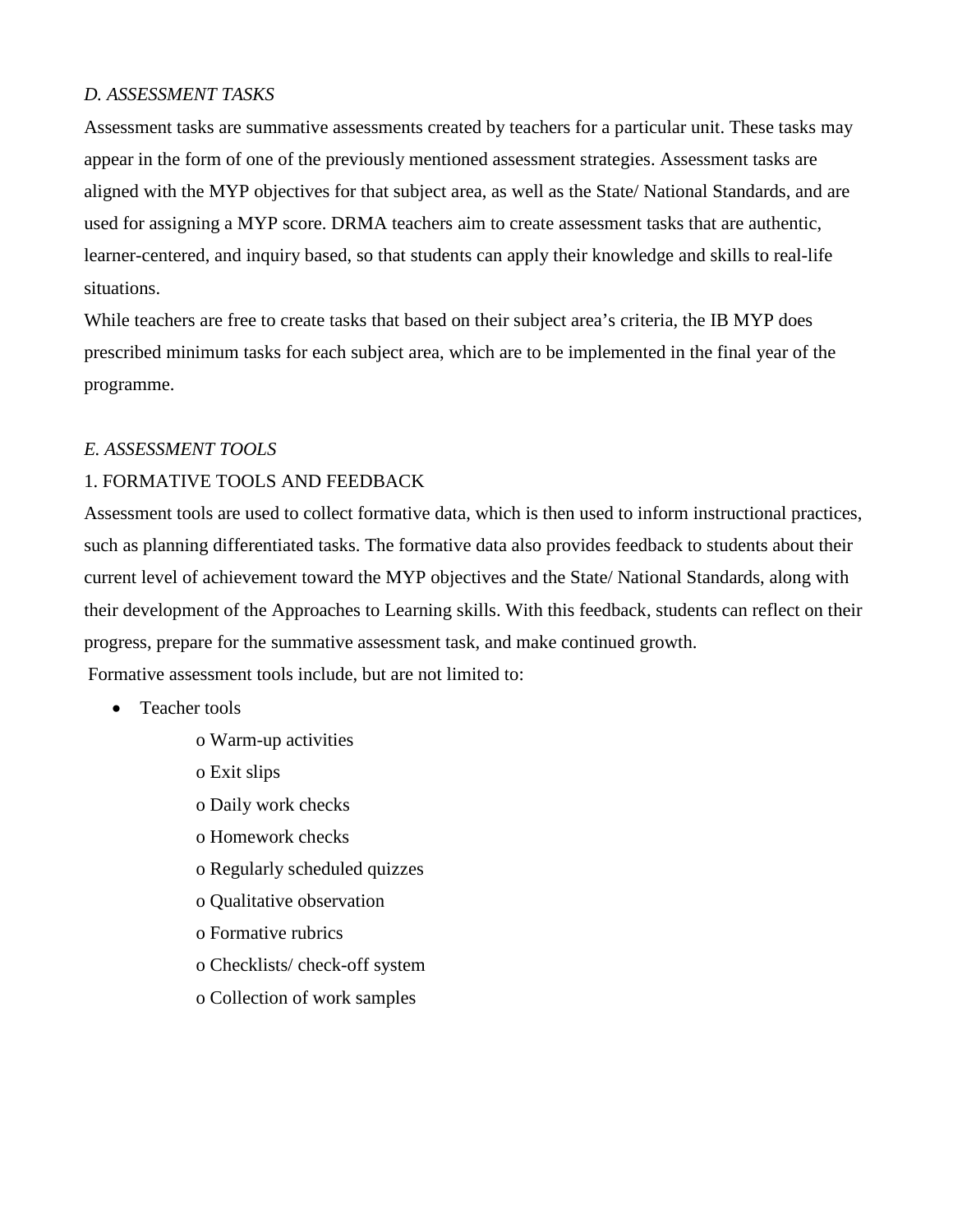• Student tools

o Self-reflection in the form of: journal entries, short essays, charts/ graphs of personal achievement of unit objectives

- o Collection of work samples
- Peer tools
	- o Peer-assessment

Methods of providing feedback on formative assessments include, but are not limited to:

- Teacher methods
	- o Correction of daily work/ homework, highlighting the process and product
	- o Check-ins with students

o Formative assessment checklist of concepts and skills to inform the student of areas of achievement and areas of growth

- o Scale of proficiency levels: exceeds, meets, partially meets, and does not yet meet
- o Rubrics created for formative tasks using IB MYP criteria and State/National Standards
- o Highlighted portions of the MYP rubric to show the student's current performance level
- o Written feedback focusing on what the student can do to improve
- o Written questions/ steps to consider
- o Verbal feedback
- Student methods
	- o Self-reflection using rubrics
	- o In-class correction and reflection on personal daily work
	- o Record of personal achievement of unit objectives using charts/ graphs
- Peer methods
	- o Critiques/evaluations using rubrics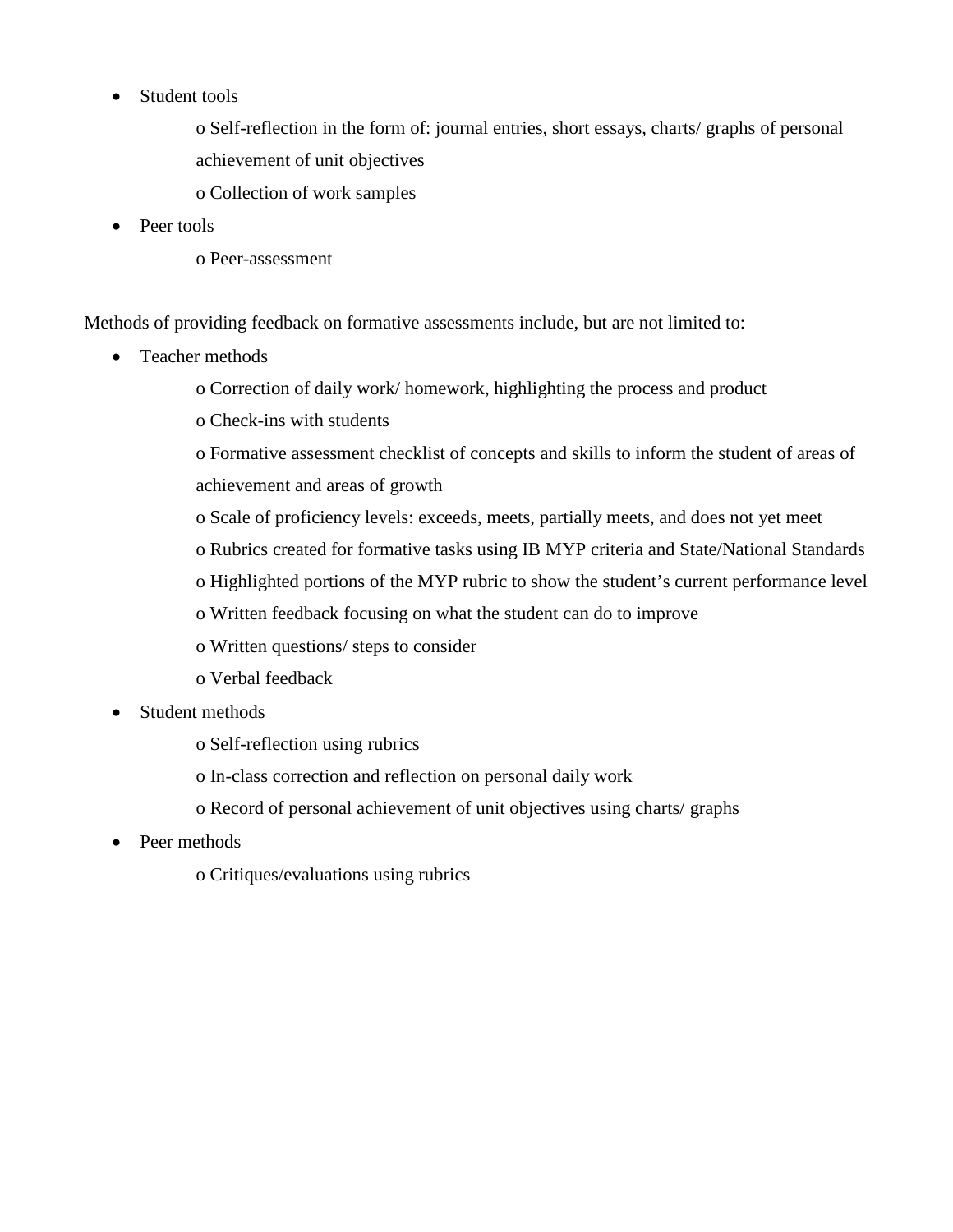### 2. SUMMATIVE TOOLS AND FEEDBACK

Summative Assessments are criterion-related in all MYP subject areas. The IB MYP provides rubrics within each content area that align with the subject area objectives. Teachers use the IB MYP rubrics specific to their subject area, and the criteria being assessed, to determine student achievement levels. Students are assessed against each of the MYP criteria a minimum of two times over the course of the year in each subject area. Feedback is provided on the rubric by highlighting achievement descriptors that were met and offering suggestions for improvement in order to reach the next level of achievement.

Summative assessment tasks, and the expectations tied to them, are discussed with students prior to the assessment through the distribution and study of the MYP rubrics. These rubrics are clarified using taskspecific descriptors with student-friendly language. When possible, exemplars are also made available to students. In addition, students may be involved in the development of task specific descriptors for the MYP rubrics to aid their understanding of the assessment task and the method of evaluation.

#### *F. ASSESSMENT MEASURES*

#### 1. FORMATIVE MEASURES

Formative tasks are measured in various ways including:

- $\Box$  Achievement levels which may be aligned with IB achievement levels
- $\Box$  Achievement levels which may be aligned with Florida State proficiency levels
- $\Box$  Points in the grade book
- □ Percentages
- $\Box$  Charts and graphs

### 2. SUMMATIVE MEASURES

Summative tasks are assessed using the IB MYP rubrics. These achievement levels are then translated into a point value so that grades, consistent with national practices, can be calculated.

### *G. COMMON ASSESSMENT*

Due to the size of our school, common assessments are not necessary because each course is instructed by only one teacher. Despite the lack of need for common assessments, teachers across grade-levels and subject areas work closely together, using collaboration time to:

 $\Box$  align coursework vertically and horizontally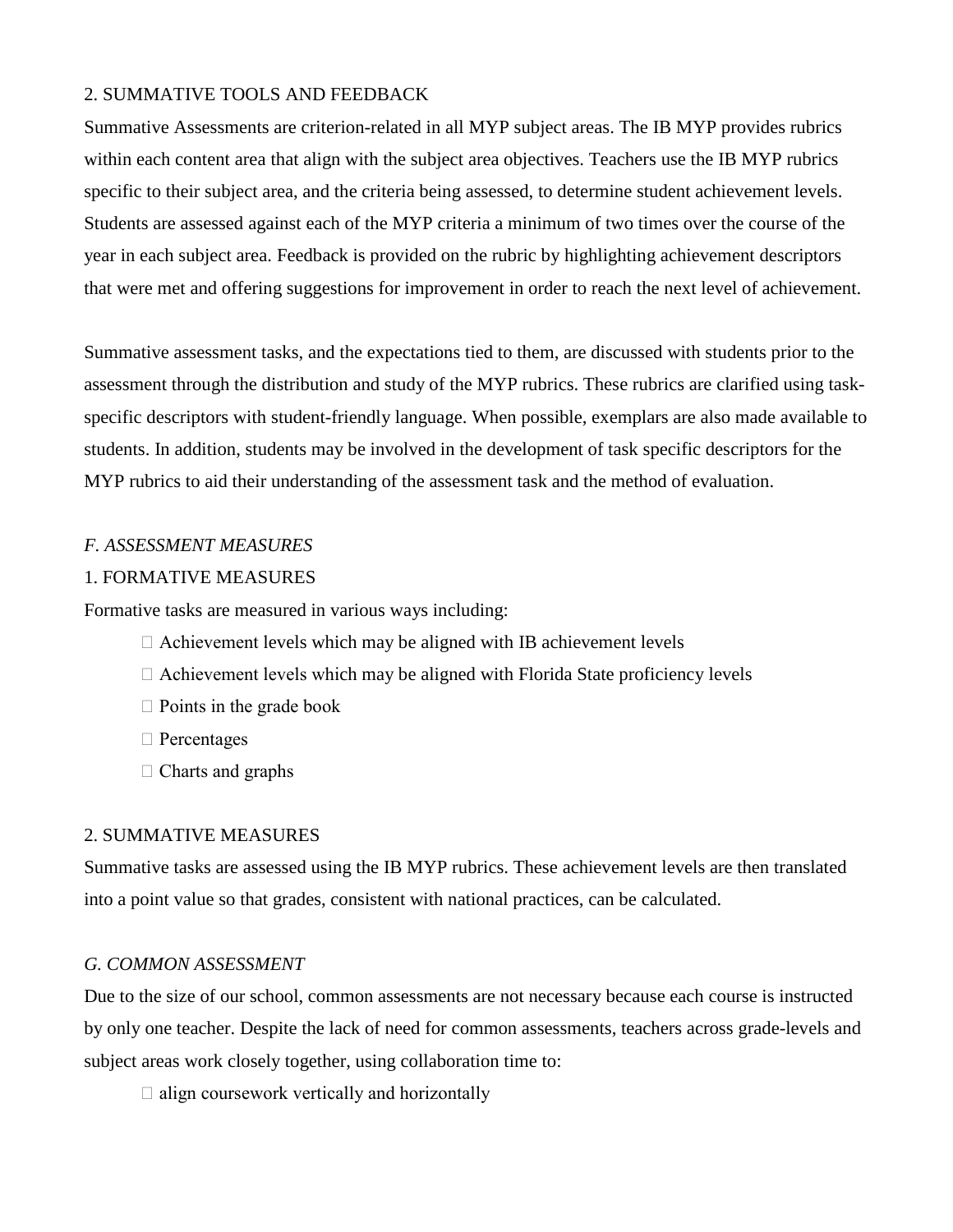- $\Box$  create MYP Unit Planners
- $\Box$  design assessment tasks
- $\Box$  develop task-specific descriptors for the MYP rubrics
- $\Box$  standardize grading practices
- analyze assessment data

### *H. COMMUNITY PROJECT*

The Community Project is a learner-centered project completed by students in MYP year 3(grade 8). The community project focuses on community and service, encouraging students to explore their right and responsibility to implement service as action in the community. The community project gives students an opportunity to develop awareness of needs in various communities and address those needs through service learning.

# **The community project may be completed individually or by groups of a maximum of three students. Students are expected to spend approximately 15 hours on their community project.**

MYP projects are student-centered and age-appropriate, and they enable students to engage in practical explorations through a cycle of inquiry, action and reflection. MYP projects help students to develop the attributes of the IB learner profile; provide students with an essential opportunity to demonstrate ATL skills developed through the MYP; and foster the development of independent, lifelong learners.

The Community Project is supported through Individuals & Societies, but a majority of the work is completed outside of class. Therefore, it is essential that students also utilize their organizational skills, especially in regards to time management. Each student is given guidance from a staff advisor, with whom they regularly meet. As students work on their Community Projects, they keep process journals. This journal, along with the final product, report, and bibliography, are the basis for the Community Project and are assessed using the Community Project criteria of:

**Objective A: Investigating Objective B: Planning Objective C: Taking Action Objective D: Reflecting**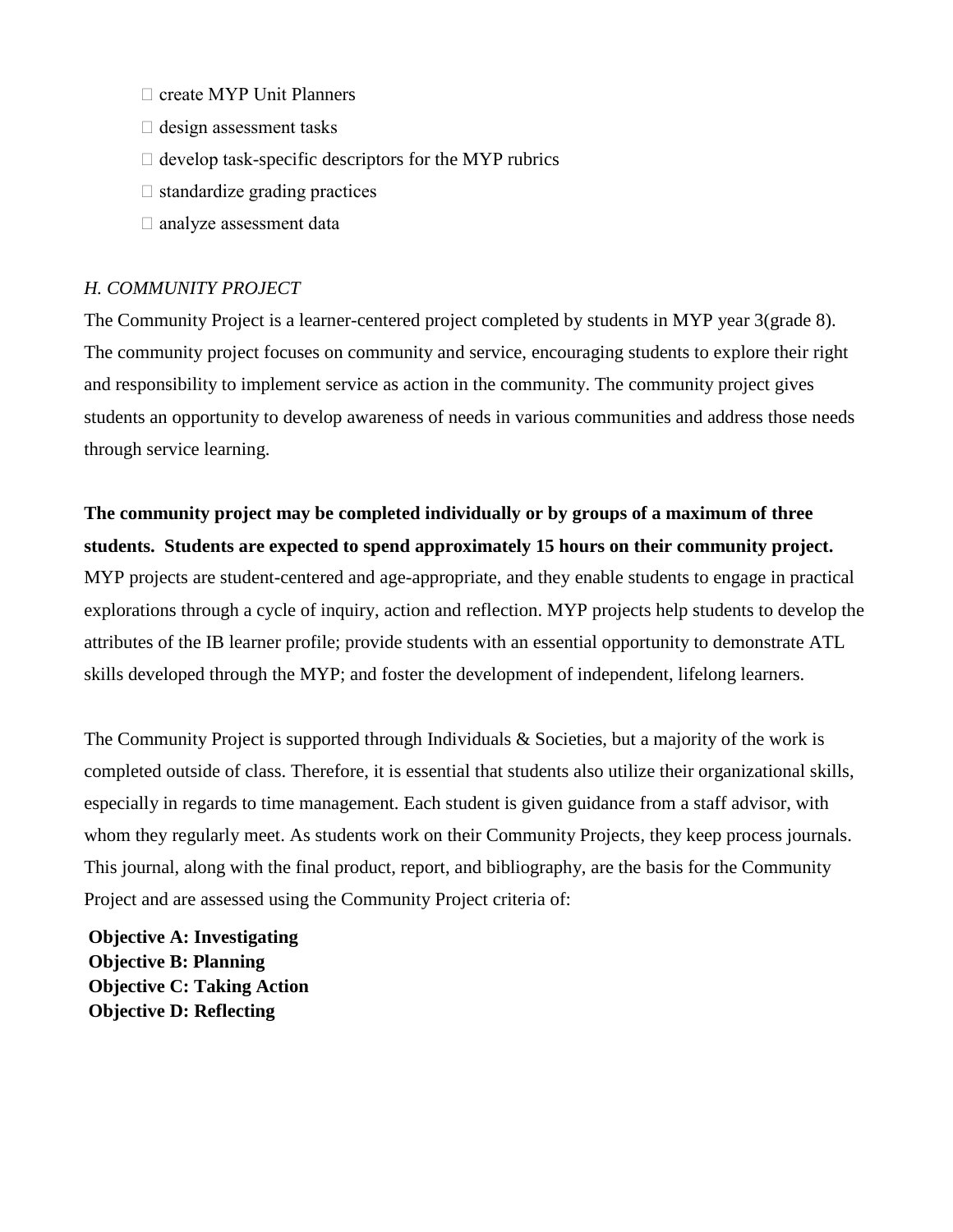# **VI. ASSESSMENT RECORDING AND REPORTING**

# A. IB ASSESSMENT RECORDING AND REPORTING

Currently, teachers inform students of their proficiency in IB subject area objectives by sharing their achievement levels on the MYP rubrics for each criterion. These rubrics provide students with information about their overall achievement on the assessment, as well as the breakdown of their achievement toward each objective within the criterion. In some classes, students record this information, either in a portfolio or on a chart/ graph, so they can monitor their own progress. Finally, teachers offer specific written feedback on the rubric to help students improve for the future. Students use this feedback to reflect on their work: highlighting their strengths, noting their areas for growth, and creating a plan for improvement.

In the future we are considering ways of making progress toward official IB Assessment Reporting by investigating various programs, including ManageBac, to provide teachers with a streamline way of recording IB achievement levels. These programs also facilitate the determination of each student's final score for each subject area at the end of the term.

### B. GRADES AND REPORT CARDS

The need for a grade point average (GPA) for most post-secondary educational institutions prompts DRMA to award letter grades. The DRMA assessment committee is in the process of researching ways of integrating the IB levels of achievement.

Individual teachers provide grade updates regularly in the classrooms. Official progress reports are sent home with students every 2 weeks, informing families of students' in-progress grades. At the end of each quarter, report cards are mailed home notifying families of students' final 9 week grades, as well as overall semester grades. It is a requirement that teachers contact the family of any student earning a letter grade of a F (prior to the end of the term), so students can demonstrate their learning and possibly improve their grade.

\* IB recommends that grades do not include scores for formative tasks. In response to this recommendation, a few of our teachers are piloting grading systems in their classrooms in which grades are based solely on summative assessment achievement levels. In the coming years, these teachers will provide leadership as we strive to transition into this way of determining grades.

# C. SPECIAL EDUCATIONAL NEEDS ASSESSMENT DATA

# 1. SPECIAL EDUCATION STUDENTS

The families and teachers of Special Education students receive communication through Individual Education Plan (IEP) progress reports.

# 2. ENGLISH LEARNERS

The families of students who receive English Learning support receive report cards to inform them of their students' performance within English Learning classes. In addition, ACCESS scores are sent home annually for English learners.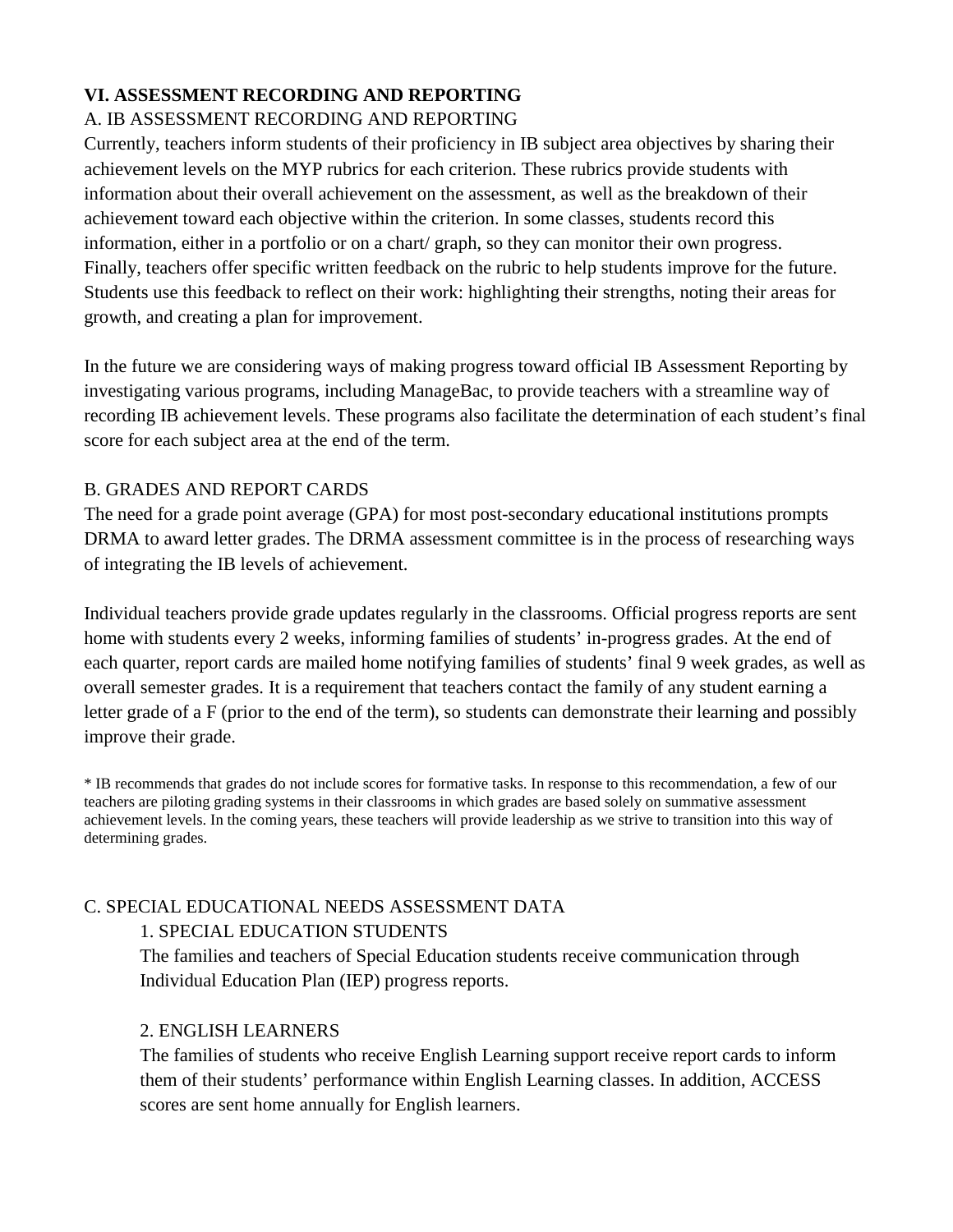# **VII. FAMILY AND STUDENT ACCESS**

In order to form a cohesive team, dedicated to educational pursuits, it is necessary to keep families and students well-informed.

## A. PLANNERS

The skill of organization is important for students. To facilitate the development of this skill, students in MYP years 0-3 (grades 5-8) are provided with weekly planner agendas. Students are required to write formative and summative assessment tasks in their planners, along with the due dates, to help develop time management skills. Understanding that education is a cooperative effort, family involvement is needed in this organizational system. Therefore, family members are expected to check their students' planners each day, communicate with their student about deadlines, and show this communication by signing the planner.

### B. INTERIM REPORTS

Teachers provide students with interim grade reports every 2 weeks for the duration of the year. With access to this information, students can take accountability for their education and advocate for their learning.

# C. APPROACHES TO LEARNING SKILLS FEEDBACK

The Approaches to Learning (ATL) skills are not awarded grades in the IB subject areas. However, subject-area teachers provide various forms of feedback on students' development of these skills. The ATL skills also serve as a platform for student self-reflection during student-led conferences and individual student-teacher conferences throughout the year.

# D. STUDENT CONFERENCE PORTFOLIOS

In preparation for conferences in the spring, students are provided with an opportunity to reflect on their progress across the subject areas. Students compile work and complete a reflection that demonstrates their level of understanding within each subject area, placing this information in their Legacy portfolios housed electronically in one drive folders.

# F. STUDENT-LED CONFERENCES

Conferences are held once a year, providing families with an appointment to formally view their students' progress. These conferences are led by students, as they share their portfolios with their families. During the conferences, students reflect on the learning process, their current level of achievement in each subject area, and the ATL skills and Learner Profile traits that have assisted them.

### G. GRADE BOOK ACCESS

We currently offer parent portal, so families can check on their students' progress with more independence and frequency.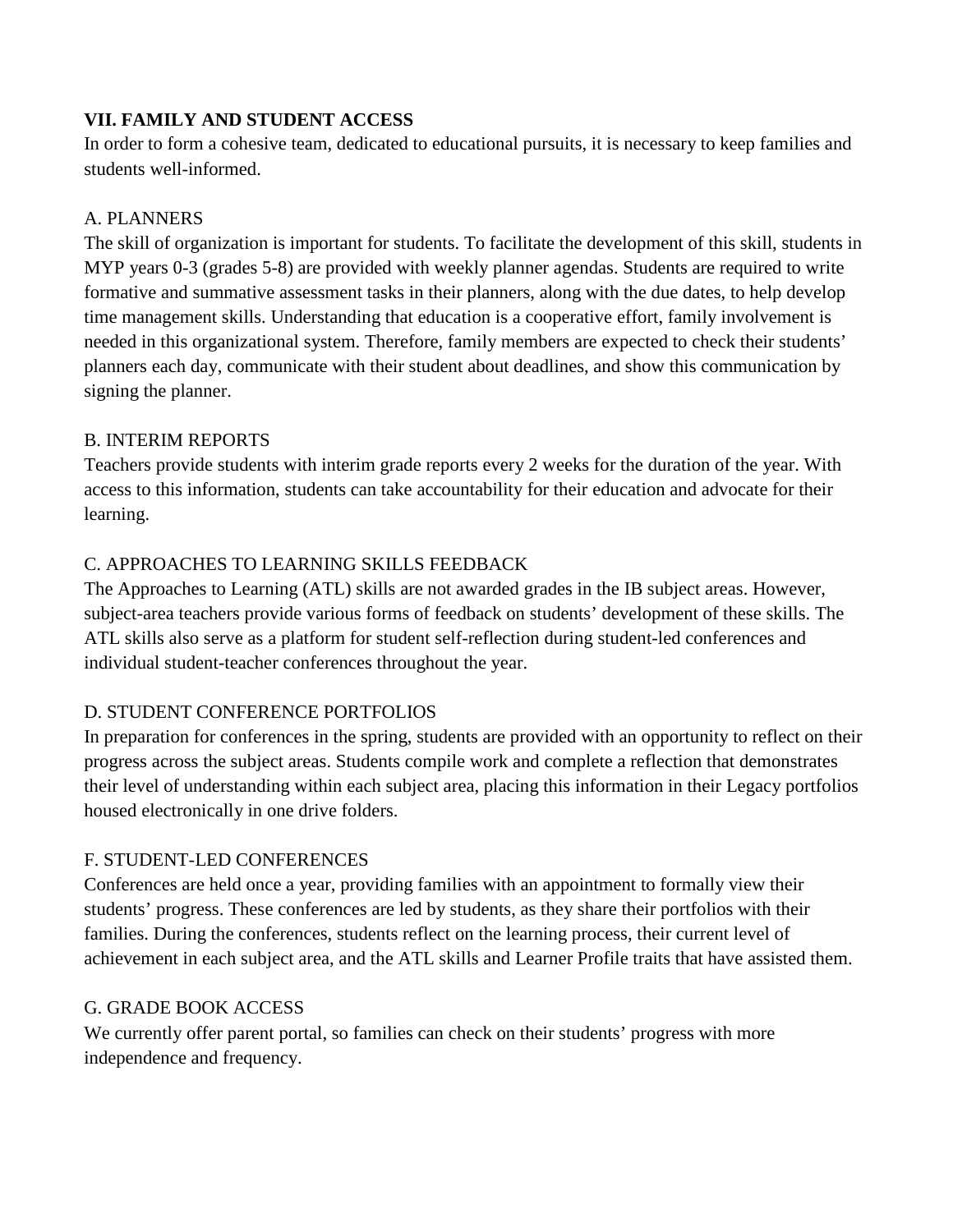# **VIII. RESPONSIBILITIES WITHIN THE DRMA LEARNING COMMUNITY**

The education of students is a collaborative effort, in which all stakeholders play an important role.

### A. STUDENTS

Students are expected to:

- Take responsibility for their learning
- Regularly reflect and self-assess
- Complete formative work in preparation for the summative assessment
- Know and use the assessment criteria while completing assessment tasks
- Produce quality work and use the assessment as a way to demonstrate their understanding and grow in their learning
- Submit work that is their own and represents their own efforts and abilities (see Academic Honesty Policy for more information)
- Turn in their summative assessment tasks on time
- Advocate for themselves in the event of needing an extension

### B. FAMILIES

Families are expected to:

- Stay informed about their students' academic progress by regularly communicating with their students and the teachers
- Share important information about their students that may impact their academic performance
- Contact DRMA teachers, staff, and/or administrative team with any concerns
- Attend conferences
- Check planners of students

# C. TEACHERS

Teachers are expected to:

- Provide multiple and varied opportunities for students to demonstrate their learning
- Differentiate assessments to meet student learning needs
- Design assessments that fulfills the requirements of the DRMA Assessment Policy and the DRMA Grading Policy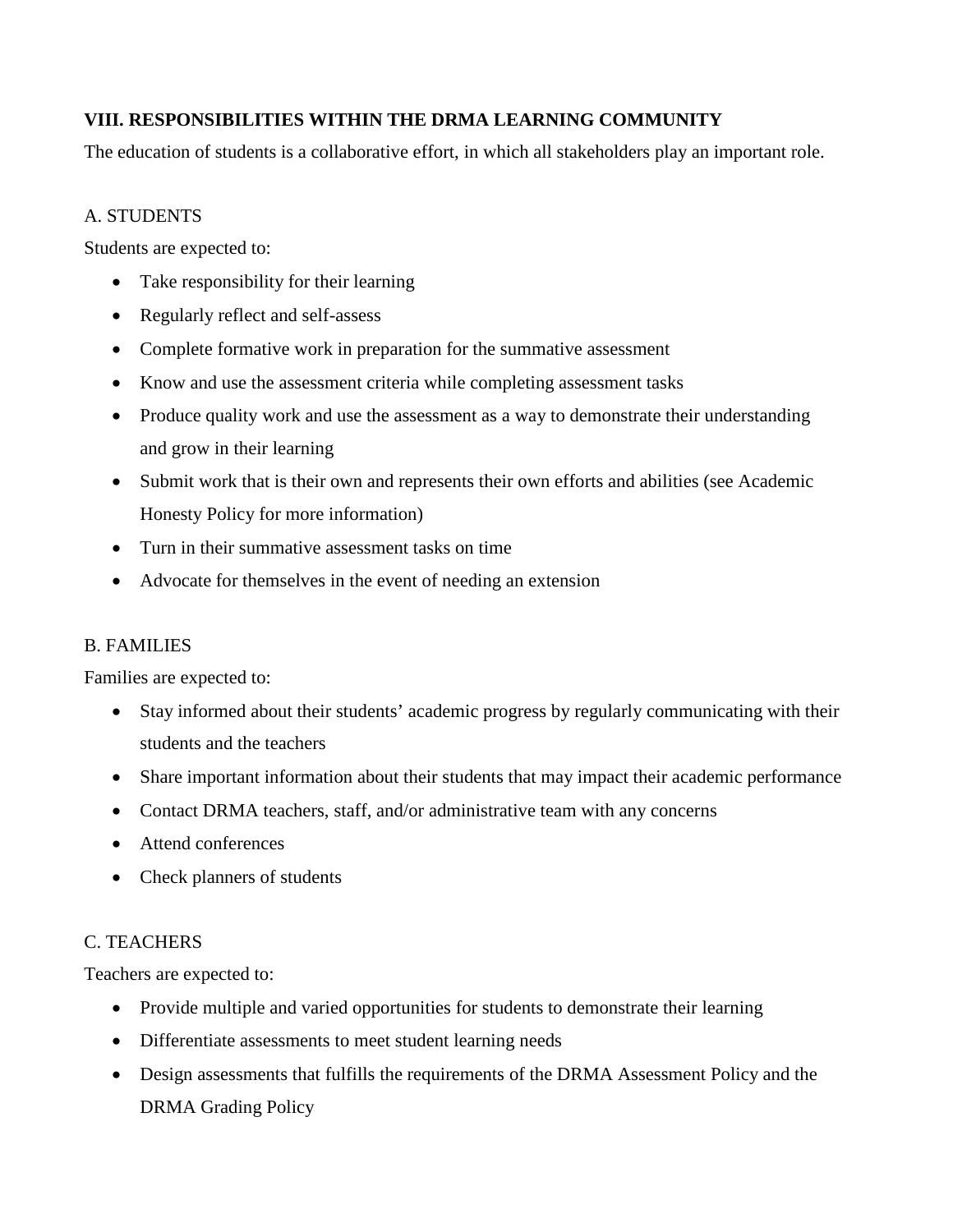- Use a variety of assessment strategies, tasks, and tools
- Inform students of the summative assessment task and expectations, prior to giving the summative task
- Give adequate time for the completion of assessment tasks
- Provide timely and meaningful feedback to students on assessment tasks
- Inform families if a student's letter grade is an F

# **IX. CONTINUED EDUCATION FOR STAFF ON CORE PRACTICES AT DRMA**

# A. IB TRAINING FOR TEACHERS

A majority of our teachers have attended at least one IB MYP workshop in their subject area. These workshops provide helpful information about the objectives and assessment criteria for each subject area. Teachers learn invaluable information regarding assessment design and standardization of grading practices.

### B. ASSESSMENT TRAINING

During the 2015-2016 school year, the majority of teachers at DRMA attended an

Assessment workshop presented by Karen Bailey on Authentic Assessment Design. This training guided teachers in professional self-reflection and collaboration, as they analyzed the design of their summative and formative assessment tasks. This workshop gave teachers the tools to ensure that their IB assessment tasks fit the assessment criteria and allow students an opportunity to accurately demonstrate their learning.

### C. DIFFERENTATION

During the 2015-2016 school year, DRMA teachers attended differentiation trainings led by leaders from our district office. These trainings utilized *How to Differentiate Instruction in Mixed-Ability Classrooms*, by Carol Ann Tomlinson as the guide for these trainings. Through this training, we grew in our understanding and use of pre-assessment strategies to determine learner readiness. We learned to construct formative practice opportunities that allow students to reach all levels of Bloom's taxonomy and scaffold their learning. We also focused on the use of assessment data to create flexible groups to better meet the needs of all learners. In addition, we learned more about providing students with quality feedback to help them improve their performance. Finally, DRMA teachers gained knowledge in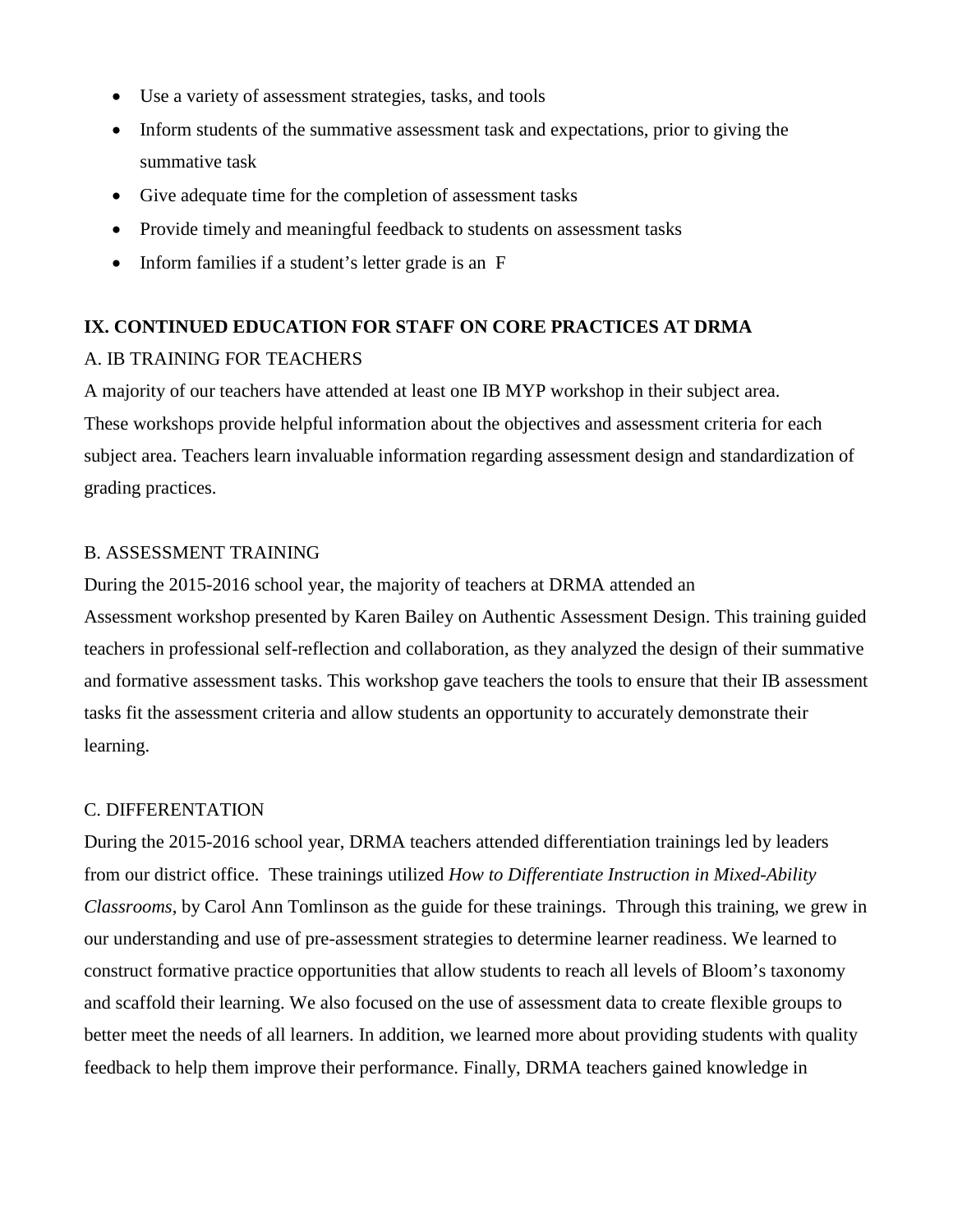differentiating by content, process, and product, playing on students' strengths as learners, while providing a sufficient challenge to extend their learning.

### D. COLLABORATION

To facilitate our use of collaboration time, we received training from Assistant Principal Kelly McCann. Her training provided our staff with tools related to the following areas: collaborative curriculum planning, inquiry, collaborative instructional delivery, collaborative communication related to data and day-to-day interactions, and digital tools for authentic professional collaboration and communication. Utilizing the techniques taught in this training, teachers are able to more effectively work together during collaboration time. This allows us to discuss strategies, share ideas, plan curriculum, differentiate instruction, design authentic assessment tasks, and standardize grading practices. Through this collaborative time we are able to better implement the IB MYP.

### **X. POLICY CREATION AND MODERATION PROCESS**

The Assessment Policy was created by a committee which consisted of the Principal of DRMA, a Language Acquisition teacher, 2 Language & Literature teachers, 2 Individuals & Societies teachers, 3 Mathematics teachers, a Science teacher, Arts teacher and the IB MYP Coordinator. The work of the committee was informed by publications from the IBO, as well as example Assessment Policies from IB World Schools. The committee met seven times, following an agenda aligned with the MYP Standards and Practices tied to assessment. Staff members were made aware of the policymaking process through regular updates of the meeting agenda items.

- A. Standardization amongst teachers in the same subject area. Once a semester, teachers in the same subject area will meet to moderate the assessment standards and expectations across the grade levels.
- B. Standardization among teachers instructing the same grade in the same subject area. Once a nine weeks, teachers teaching the same grade/same subject will meet to define standards of assessment across the specific grade.

### **XI. COMMUNICATION OF ASSESSMENT POLICY TO DRMA COMMUNITY**

The Assessment Policy is shared with staff, families, and students in a variety of modes of communication. Staff members learn about the Assessment Policy during specific collaboration times set aside for policy study. We have an informational table set up during conferences, in the fall and spring, to inform families and students of the details of the policy. In addition, the Assessment Policy is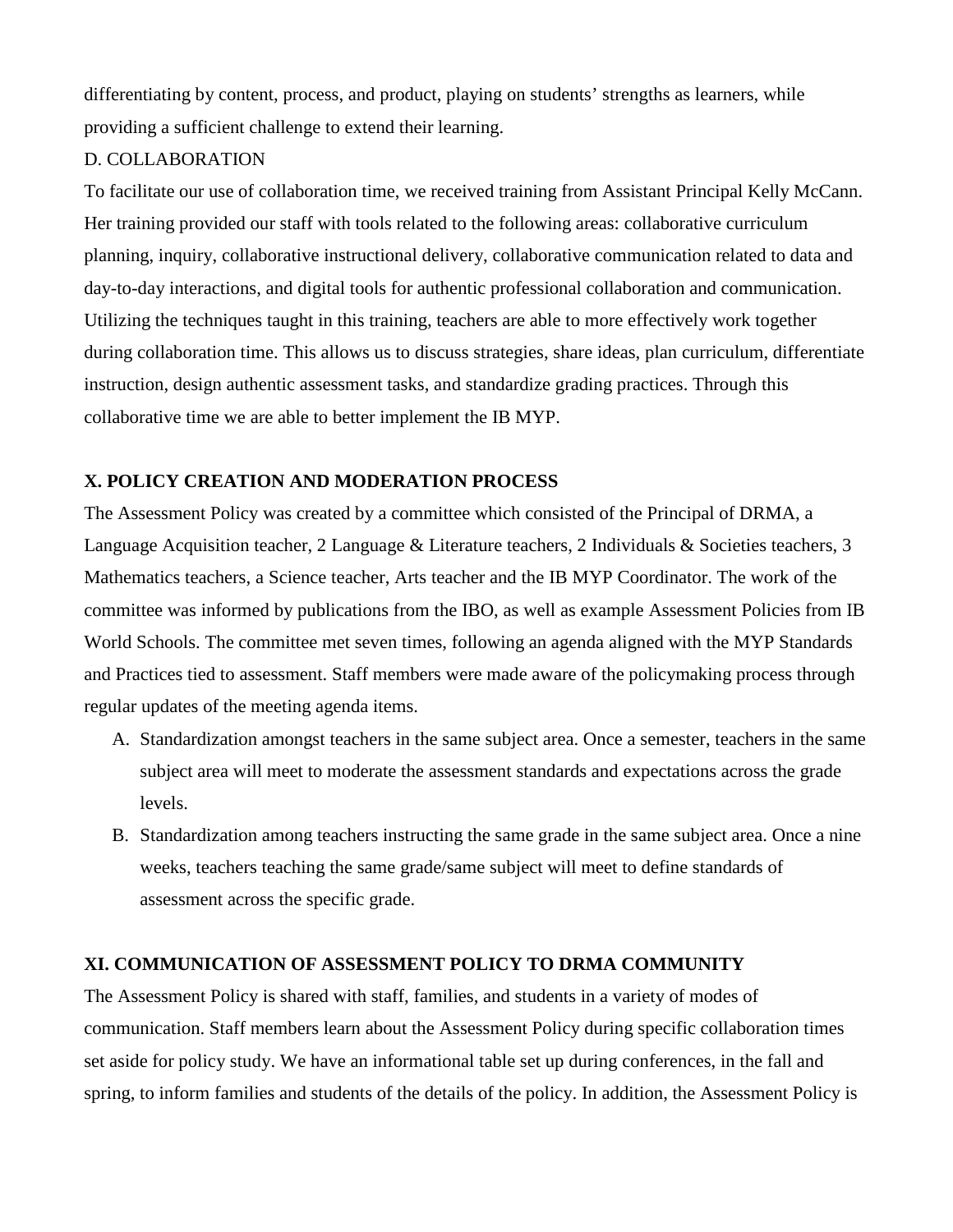highlighted during the IB MYP Informational Night, known as Raider Raid. Next year our policy will be available on our website in written English form.

### **XII. REVIEW PROCESS**

Every three years a committee will be assembled to perform a complete examination of the Assessment Policy. The committee will include, but is not limited to, a representative from at least three different subject areas, the IB MYP Coordinator, and a member of the Academic Administrative Team. The purpose of the committee will be to study the current document to ensure its accuracy toward meeting IB MYP standards, as well as the Florida State Standards. Our first full review will take place during the 2017-2018 school year. If changes arise in the years between formal reviews, specifically in regards to MYP: The Next Chapter, new Florida State Standards/ National Standards, and researchbased pedagogy that impact assessment practices at DRMA, a committee can be formed to make the necessary changes to the Assessment Policy.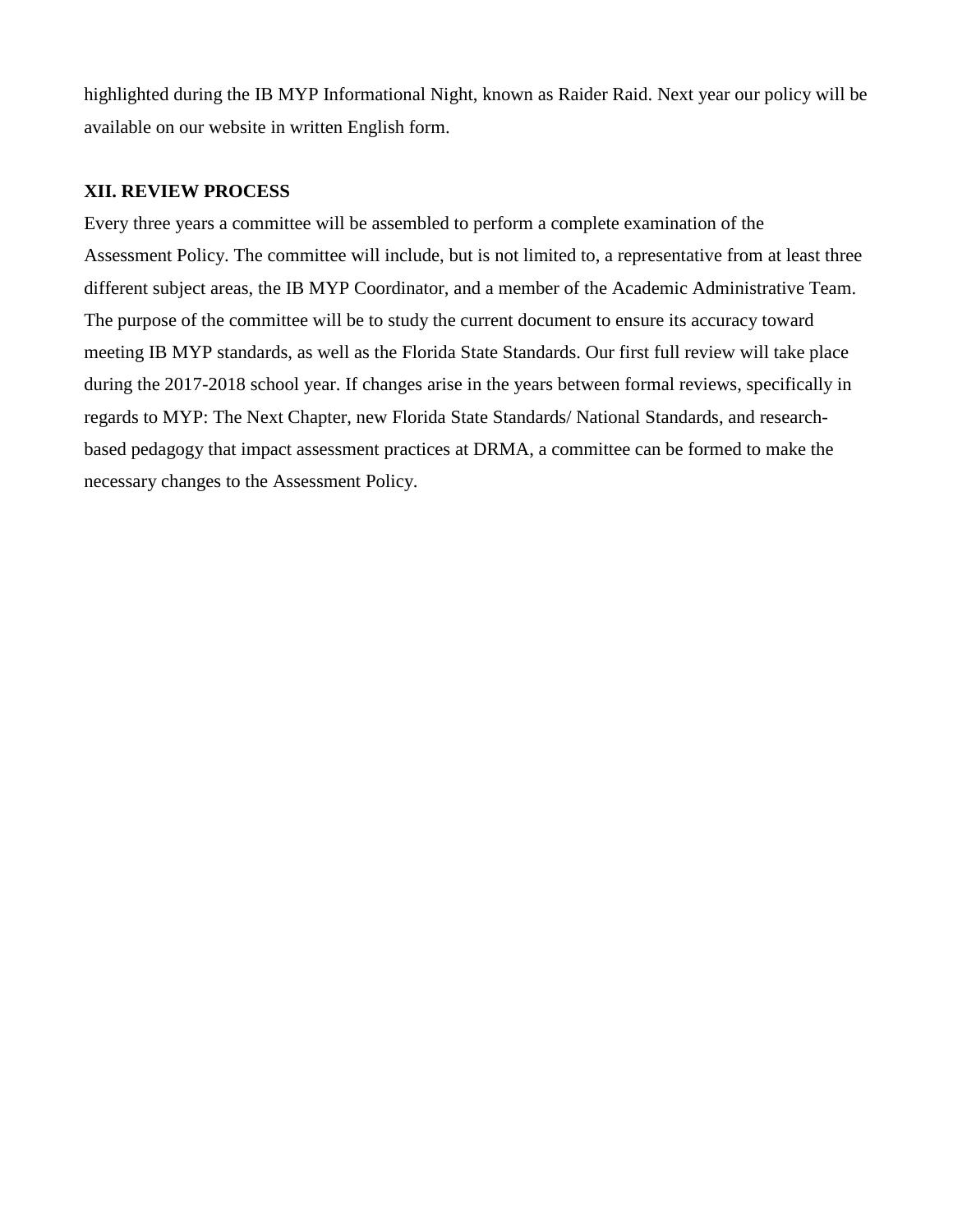# **XIII. BIBLIOGRAPHY**

International Baccalaureate Organization. MYP: From Principles into Practice. Cardiff: International Baccalaureate Organization, 2008.

International Baccalaureate Organization. Programme Standards and Practices. Cardiff: International Baccalaureate Organization, 2010.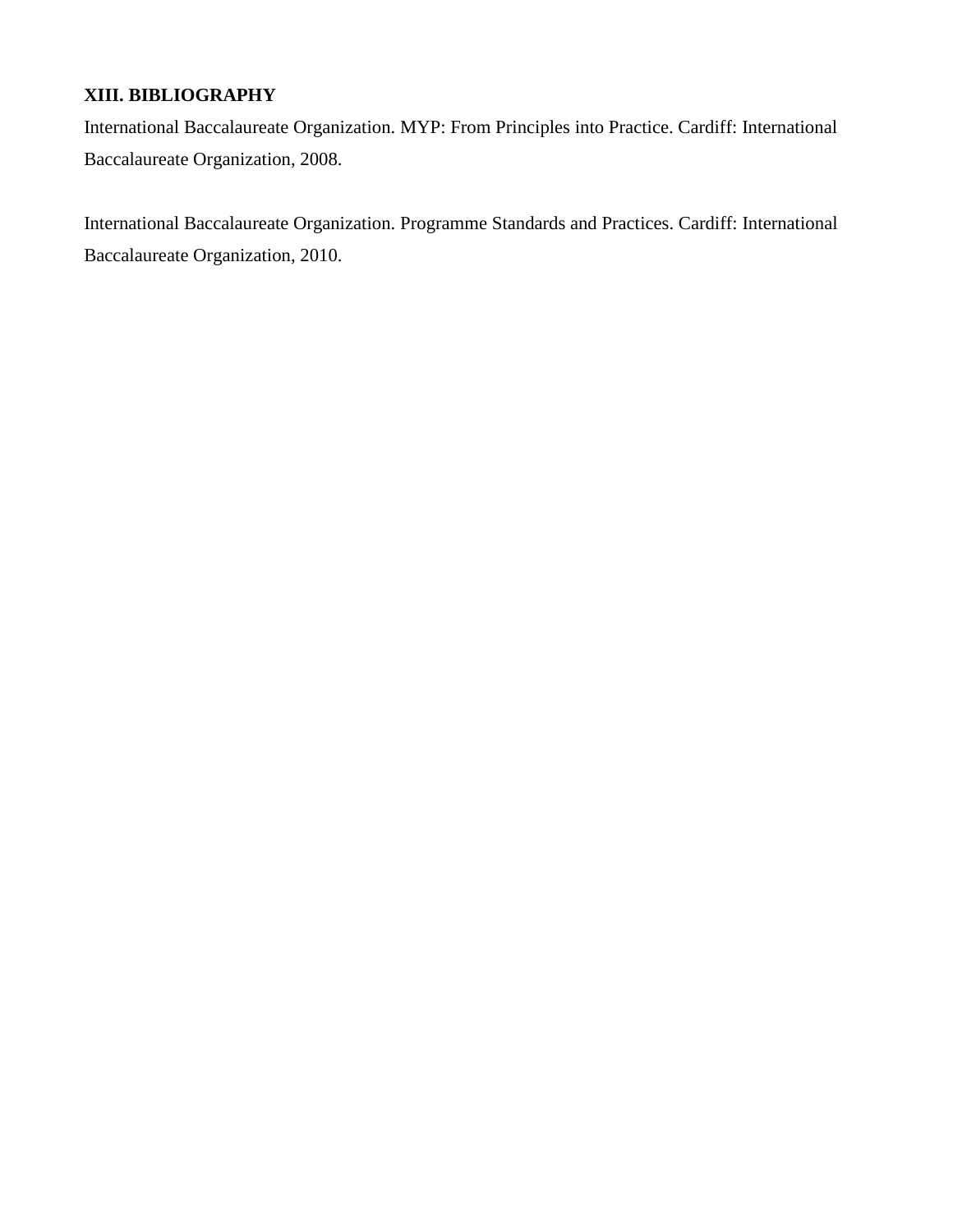# **XIV. APPENDICES**

APPENDIX A: Glossary of terms

| Abbreviation or Term  | Brief explanation                                                                                                                                                                                                             | Further information       |
|-----------------------|-------------------------------------------------------------------------------------------------------------------------------------------------------------------------------------------------------------------------------|---------------------------|
| <b>ACCESS</b> for ELs | Assessing Comprehension and<br>Communication in English<br>State-to-State for English<br>Learners                                                                                                                             | page 9                    |
| <b>ATL</b>            | Approaches to Learning                                                                                                                                                                                                        | pages 3, 19               |
| Collaboration         | Two or more teachers working<br>together to plan instructional<br>units and assessments,<br>standardize grading practices,<br>and/or analyze data.                                                                            | pages 5, 15, 23           |
| Differentiation       | Adjusting instruction based on<br>students' needs.                                                                                                                                                                            | pages 5, 6, 22            |
| EL                    | English Learner English<br>Learning (class)                                                                                                                                                                                   | pages 9, 18               |
| Formative assessment  | Formative assessment takes<br>place throughout a course of<br>study and prepares students for<br>the summative assessment task.<br>Formative assessment informs<br>teachers about student learning<br>and guides instruction. | pages 7, 10, 13           |
| IB                    | <b>International Baccalaureate</b>                                                                                                                                                                                            | page 3                    |
|                       |                                                                                                                                                                                                                               |                           |
| <b>FSA</b>            | Florida Standards Assessment                                                                                                                                                                                                  | page 8                    |
| <b>MYP</b>            | Middle Years Programme                                                                                                                                                                                                        | page 3                    |
| <b>DRMA</b>           | Dundee Ridge Middle Academy                                                                                                                                                                                                   | throughout                |
| Summative assessment  | While supporting student<br>learning, summative assessment<br>is also an evaluation of student<br>achievement of objectives and<br>standards through a culminating<br>activity, general at the end of a<br>unit of study.     | pages 8, 10, 11-12, 14-15 |